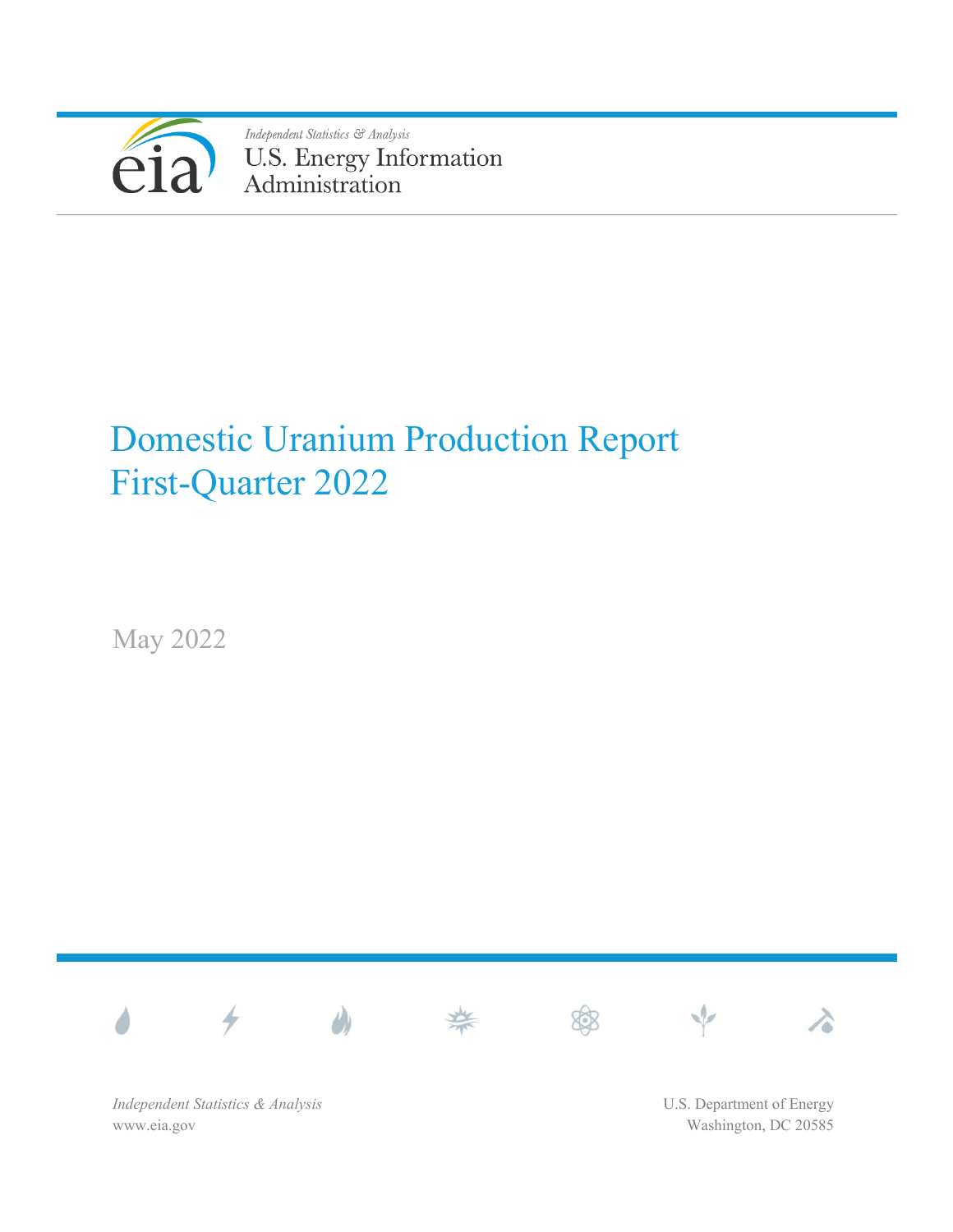This report was prepared by the U.S. Energy Information Administration (EIA), the statistical and analytical agency within the U.S. Department of Energy. By law, EIA's data, analyses, and forecasts are independent of approval by any other officer or employee of the United States Government. The views in this report therefore should not be construed as representing those of the U.S. Department of Energy or other federal agencies.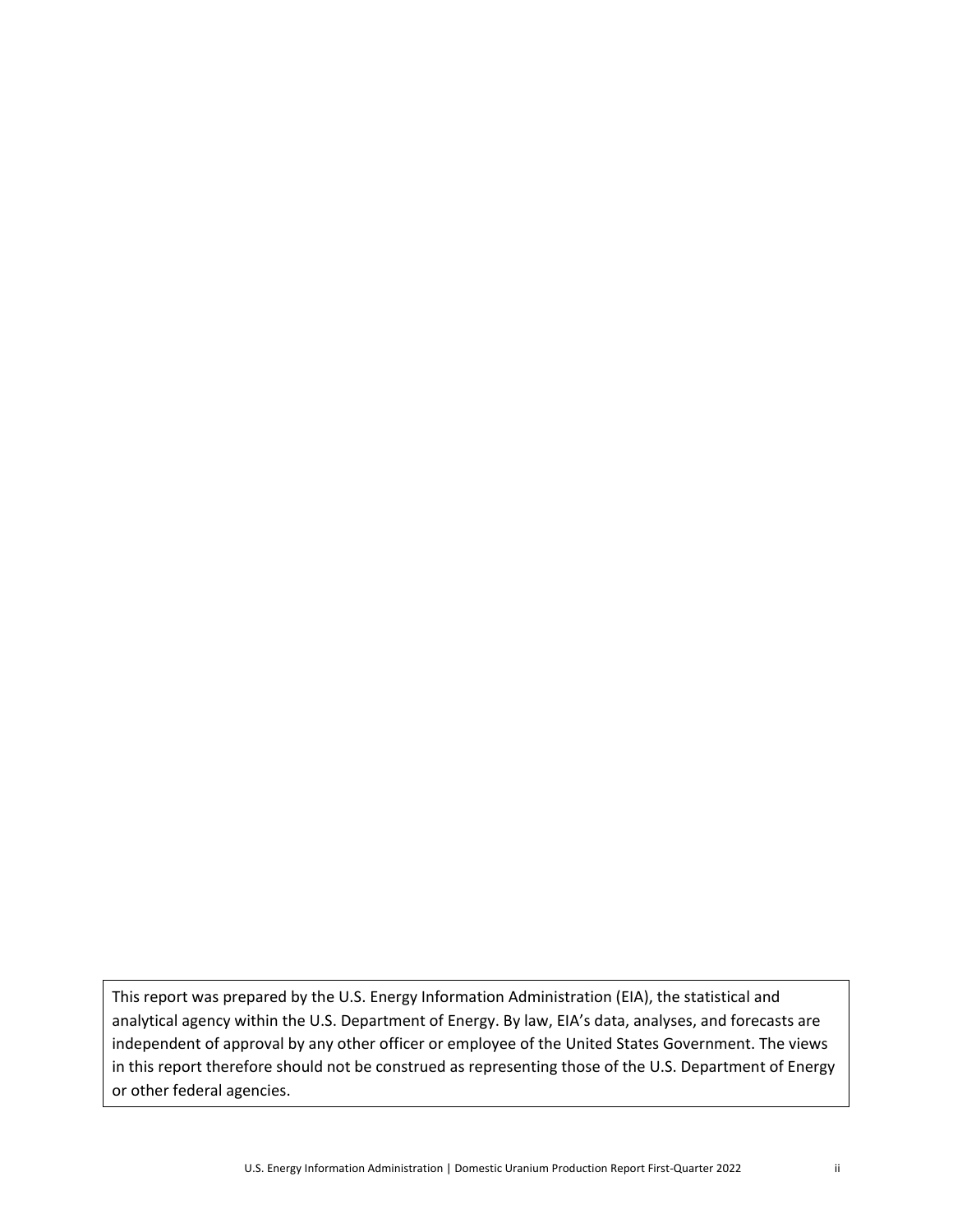## <span id="page-2-0"></span>**Contacts**

This report was prepared by the Electricity Supply & Uranium Statistics & Product Innovation Team in the Office of Energy Production, Conversion, & Delivery. If you have questions about the preparation and content of this report, email us at eiainfonuclear@eia.gov.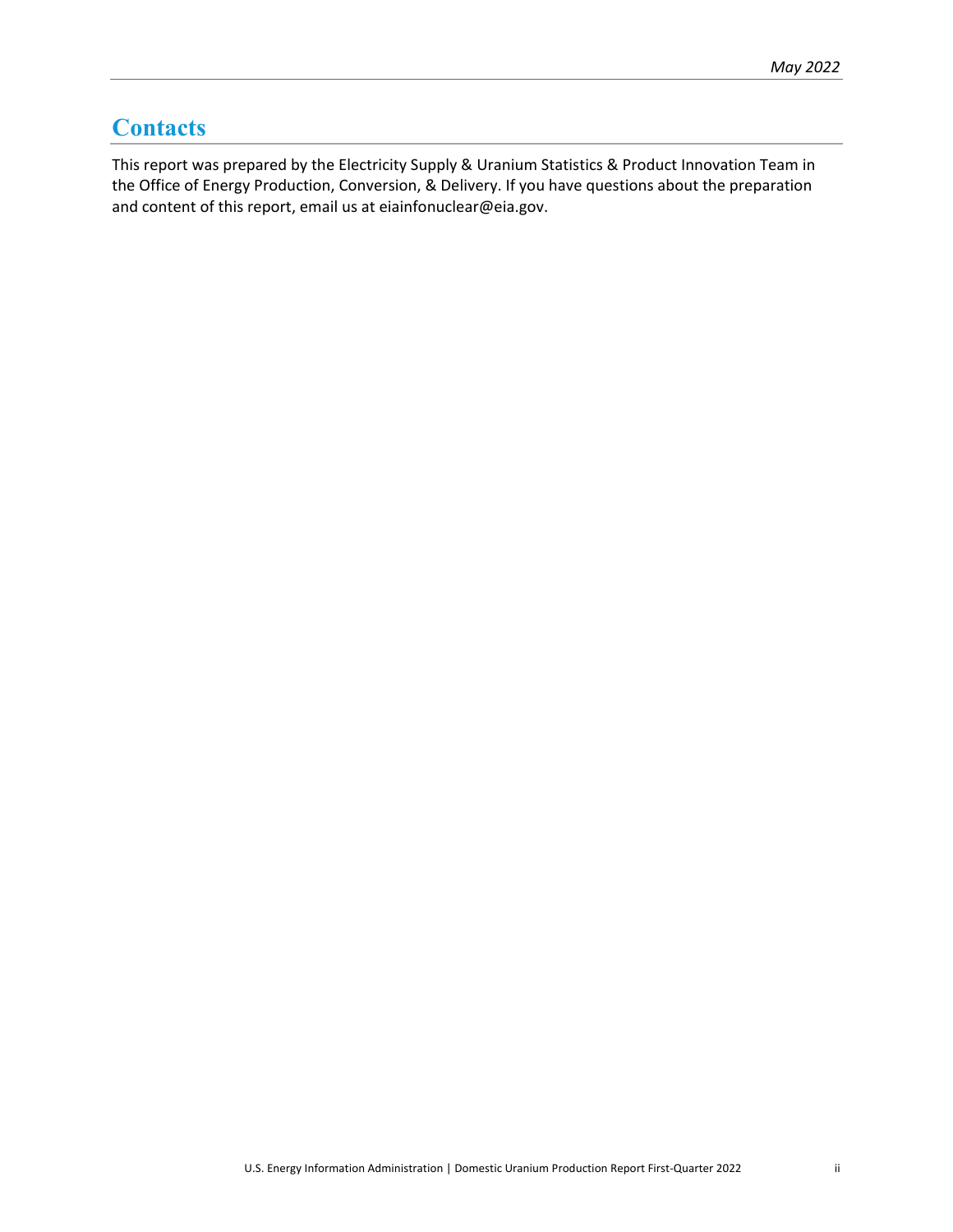# **Contents**

| $\label{eq:1} \mbox{Introduction} \,\, \ldots \,\, \ldots \,\, \ldots \,\, \ldots \,\, \ldots \,\, \ldots \,\, \ldots \,\, \ldots \,\, \ldots \,\, \ldots \,\, \ldots \,\, \ldots \,\, \ldots \,\, \ldots \,\, \ldots \,\, \ldots \,\, \ldots \,\, \ldots \,\, \ldots \,\, \ldots \,\, \ldots \,\, \ldots \,\, \ldots \,\, \ldots \,\, \ldots \,\, \ldots \,\, \ldots \,\, \ldots \,\, \ldots \,\, \ldots \,\, \ldots \,\, \ldots \,\, \ldots \,\, \ldots \,\,$ |  |
|-----------------------------------------------------------------------------------------------------------------------------------------------------------------------------------------------------------------------------------------------------------------------------------------------------------------------------------------------------------------------------------------------------------------------------------------------------------------|--|
|                                                                                                                                                                                                                                                                                                                                                                                                                                                                 |  |

# **Tables**

| Table 2. Number of uranium mills and plants producing uranium concentrate in the United States  4           |  |
|-------------------------------------------------------------------------------------------------------------|--|
| Table 3. U.S. uranium mills and heap leach facilities by owner, location, capacity, and operating status  6 |  |
| Table 4. U.S. uranium in-situ recovery plants by owner, location, capacity, and operating status 7          |  |

# **Figures**

[Figure 1. Uranium concentrate production in the United States, 1996 to first-quarter 2022](#page-12-0) ..................... 9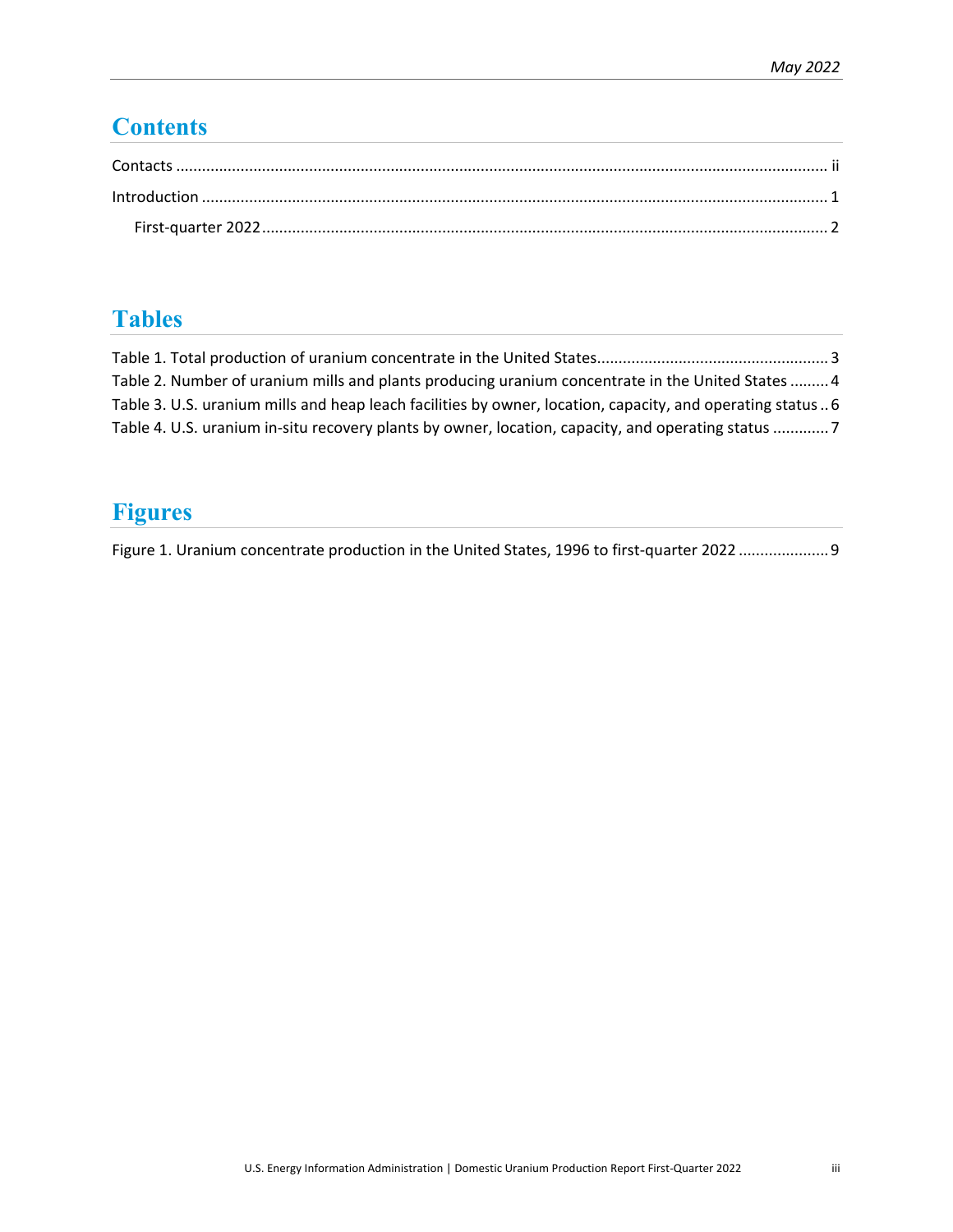### <span id="page-4-0"></span>**Introduction**

In this report, the U.S. Energy Information Administration (EIA) reports U.S. uranium production from 1996 through the first quarter of 2022. Data in this report are based on information reported on Form EIA-851A, *Domestic Uranium Production Report (Annual),* and Form EIA-851Q, *Domestic Uranium Production Report (Quarterly*).

Previous issues of this report are available on the [EIA website.](http://www.eia.gov/uranium/production/quarterly)

Definitions for terms used in this report are available in EIA's [Energy Glossary.](http://www.eia.gov/tools/glossary/)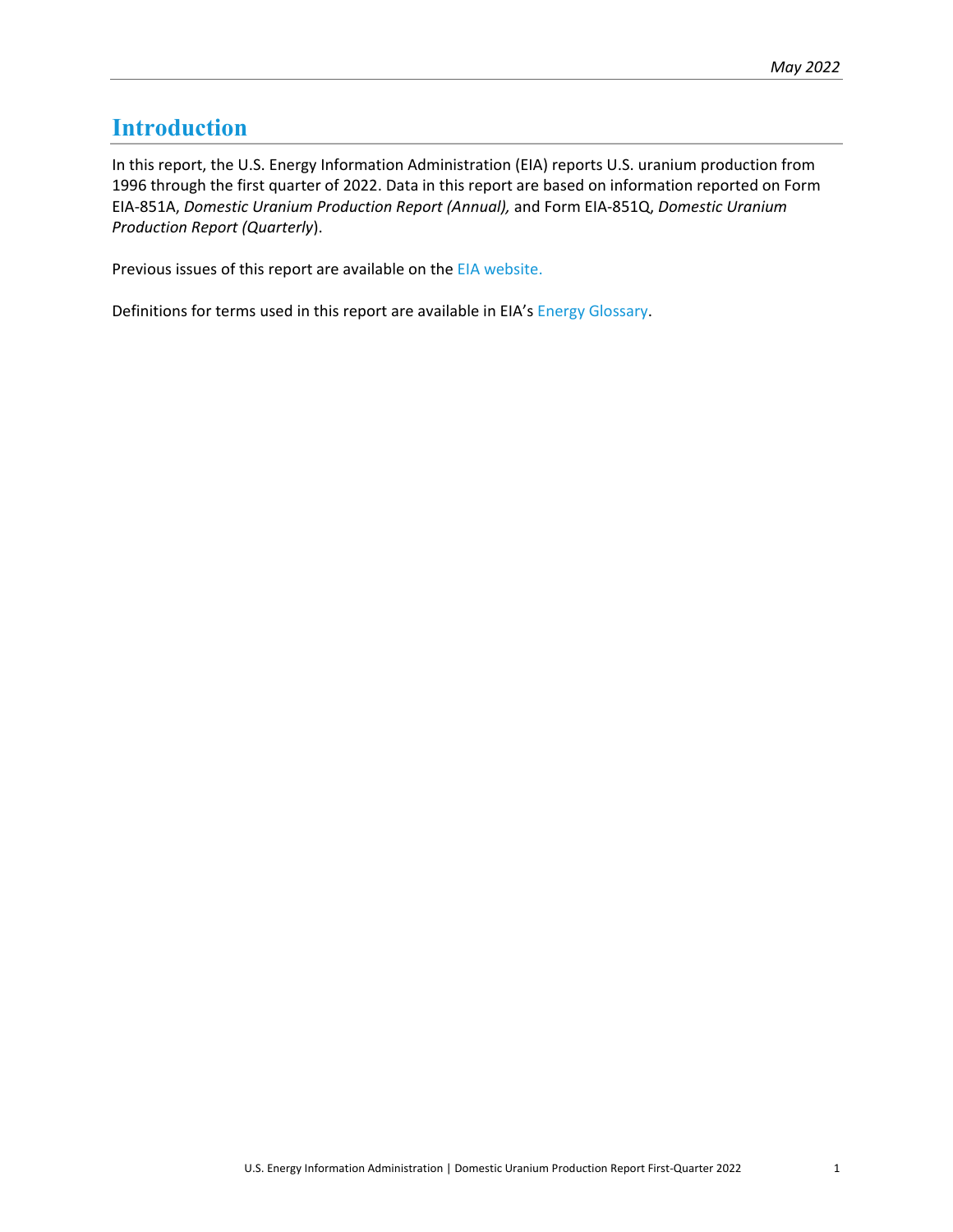### <span id="page-5-0"></span>**First-quarter 2022**

U.S. production of uranium concentrate ( $U_3O_8$ ) in the first quarter of 2022 totaled 9,946 pounds  $U_3O_8$ , down slightly from the fourth quarter of 2021. This quarter's production occurred at three facilities in Wyoming: the Nichols Ranch ISR Project, Ross CPP, and the Smith Ranch-Highland Operation.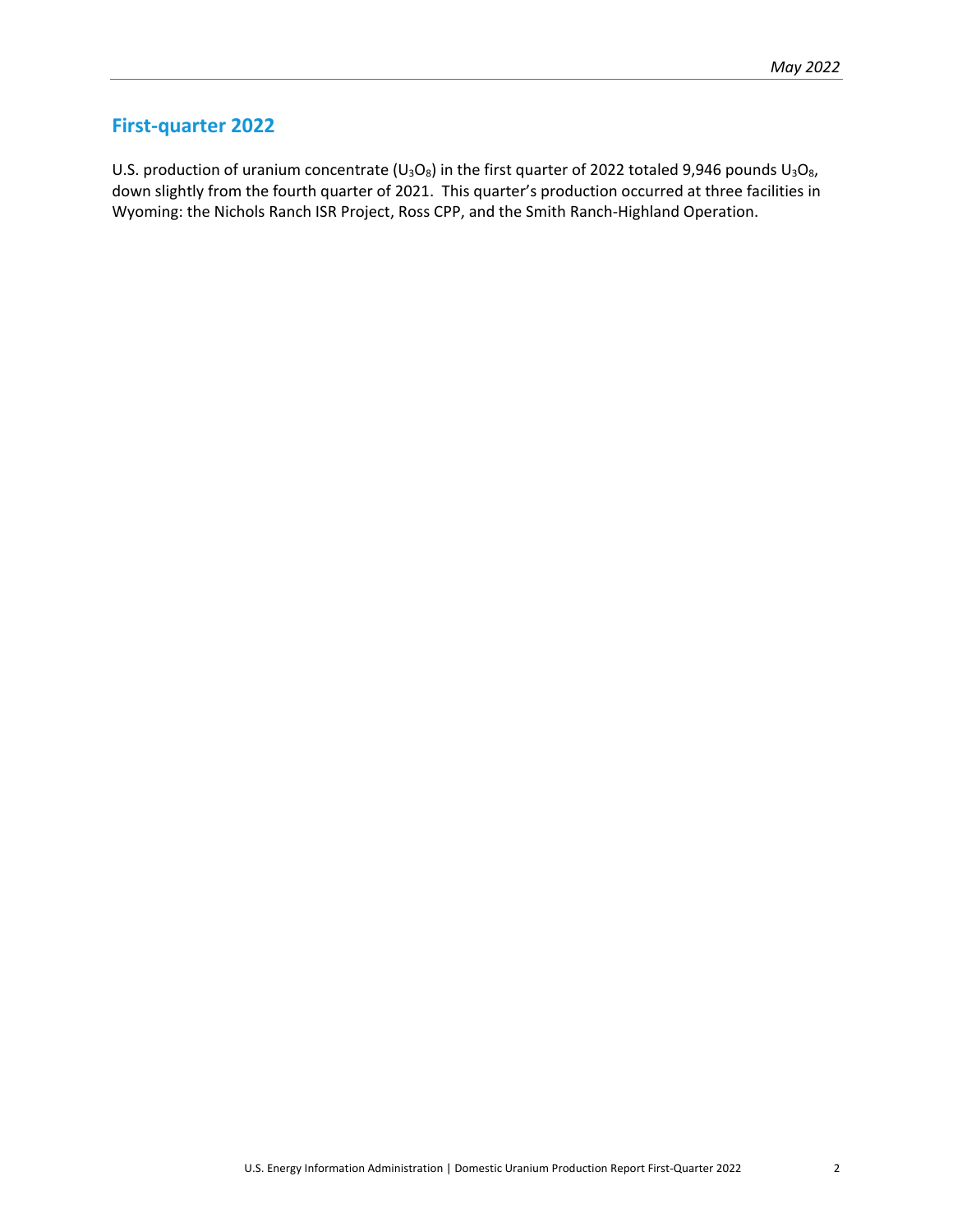### <span id="page-6-0"></span>**Table 1. Total production of uranium concentrate in the United States**

pounds  $U_3O_8$ 

| .ocation                                         |       |       |       | O3 2022                         |
|--------------------------------------------------|-------|-------|-------|---------------------------------|
| Johnson and Campbell,                            |       |       |       |                                 |
| Wyoming                                          | 153   | 120   | 126   |                                 |
| Crook, Wyoming                                   | 1.335 | 1.085 | 1.890 |                                 |
| Smith Ranch-Highland Operation Converse, Wyoming | 3.809 |       | 7.930 |                                 |
| Dawes, Nebraska                                  |       | 8.773 |       |                                 |
|                                                  | 5.297 | 9.978 | 9.946 |                                 |
|                                                  |       |       |       | Q3 2021 Q4 2021 Q1 2022 Q2 2022 |

Source: U.S. Energy Information Administration: Form EIA-851Q, Domestic Uranium Production Report (Quarterly)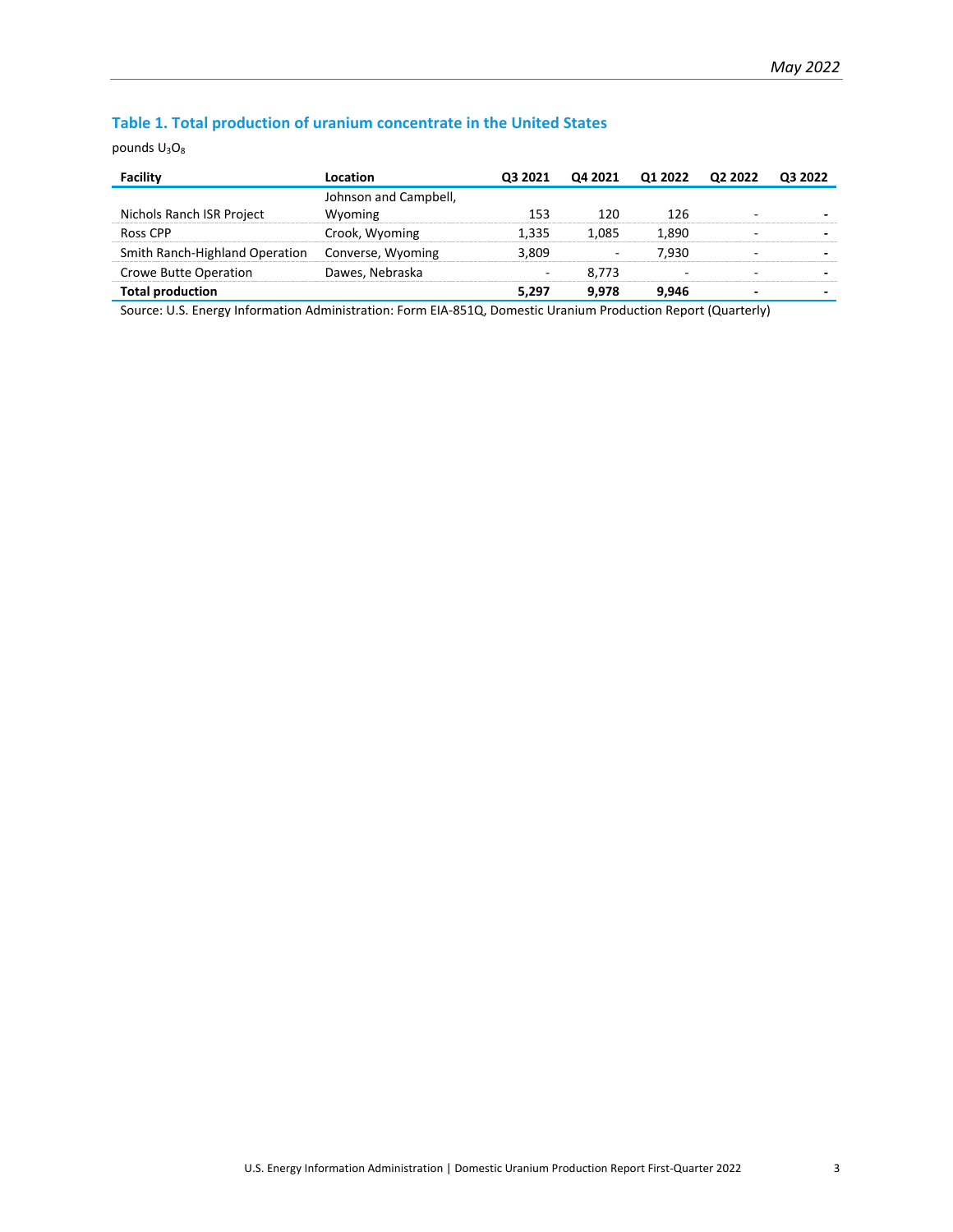### <span id="page-7-0"></span>**Table 2. Number of uranium mills and plants producing uranium concentrate in the United States**

|                              | Uranium concentrate processing facilities |                                          |                                            |                                                     |                         |
|------------------------------|-------------------------------------------|------------------------------------------|--------------------------------------------|-----------------------------------------------------|-------------------------|
| End of                       | Mills -<br>conventional<br>milling $1$    | Mills - other<br>operations <sup>2</sup> | In-situ<br>recovery<br>plants <sup>3</sup> | <b>Byproduct</b><br>recovery<br>plants <sup>4</sup> | <b>Total</b>            |
| 1996                         | $\pmb{0}$                                 | $\mathbf 2$                              | 5                                          | $\mathbf 2$                                         | 9                       |
| 1997                         | $\pmb{0}$                                 | $\overline{\mathbf{3}}$                  | $\boldsymbol{6}$                           | $\overline{2}$                                      | 11                      |
| 1998                         | $\pmb{0}$                                 | $\overline{2}$                           | 6                                          | $\mathbf 1$                                         | 9                       |
| 1999                         | $\mathbf 1$                               | $\overline{2}$                           | $\overline{\mathbf{4}}$                    | $\mathbf 0$                                         | $\overline{\mathbf{z}}$ |
| 2000                         | $\mathbf{1}$                              | $\overline{2}$                           | 3                                          | $\mathbf 0$                                         | 6                       |
| 2001                         | $\mathbf 0$                               | $\mathbf 1$                              | 3                                          | $\mathbf 0$                                         | $\pmb{4}$               |
| 2002                         | $\mathbf 0$                               | $\mathbf 1$                              | $\overline{2}$                             | $\pmb{0}$                                           | $\mathbf{3}$            |
| 2003                         | $\mathbf 0$                               | $\mathbf 0$                              | $\overline{2}$                             | $\pmb{0}$                                           | $\mathbf{2}$            |
| 2004                         | $\mathbf 0$                               | $\mathbf 0$                              | $\mathbf{3}$                               | $\mathbf 0$                                         | 3                       |
| 2005                         | $\pmb{0}$                                 | $\mathbf 1$                              | 3                                          | $\pmb{0}$                                           | 4                       |
| 2006                         | $\pmb{0}$                                 | $\mathbf 1$                              | 5                                          | $\mathbf 0$                                         | 6                       |
| 2007                         | $\pmb{0}$                                 | $\mathbf 1$                              | 5                                          | $\pmb{0}$                                           | 6                       |
| 2008                         | $\mathbf 1$                               | $\mathbf 0$                              | 6                                          | $\mathsf{O}\xspace$                                 | $\overline{\mathbf{z}}$ |
| 2009                         | $\mathbf 0$                               | $\mathbf 1$                              | $\mathbf{3}$                               | $\mathbf 0$                                         | 4                       |
| 2010                         | $\mathbf 1$                               | $\mathsf 0$                              | $\overline{\mathbf{4}}$                    | $\mathbf 0$                                         | 5                       |
| 2011                         | $\mathbf 1$                               | $\mathsf 0$                              | 5                                          | $\pmb{0}$                                           | $\bf 6$                 |
| 2012                         | $\mathbf 1$                               | $\pmb{0}$                                | 5                                          | $\mathbf 0$                                         | $\bf 6$                 |
| 2013                         | $\mathbf 0$                               | $\mathbf 1$                              | 6                                          | $\pmb{0}$                                           | $\overline{\mathbf{z}}$ |
| 2014                         | $\mathbf 0$                               | $\mathsf 0$                              | $\overline{7}$                             | $\mathbf 0$                                         | $\overline{\mathbf{z}}$ |
| 2015                         | $\pmb{0}$                                 | $\pmb{0}$                                | $\overline{4}$                             | $\pmb{0}$                                           | 4                       |
| 2016                         | $\pmb{0}$                                 | $\mathbf{1}$                             | 6                                          | $\mathbf 0$                                         | $\overline{\mathbf{z}}$ |
| 2017                         | $\pmb{0}$                                 | $\mathbf 1$                              | 6                                          | $\mathbf 0$                                         | 7                       |
| 2018                         | $\pmb{0}$                                 | $\mathbf 1$                              | 5                                          | $\mathbf 0$                                         | 6                       |
| 2019                         | $\pmb{0}$                                 | $\mathbf 0$                              | 5                                          | $\mathbf 0$                                         | 5                       |
| 2020                         | $\pmb{0}$                                 | $\mathbf 1$                              | 5                                          | 0                                                   | 6                       |
| Second<br>quarter of<br>2021 | 0                                         | $\pmb{0}$                                | 3                                          | $\pmb{0}$                                           | 3                       |

**Uranium concentrate processing facilities**

<sup>1</sup> Milling uranium-bearing ore

<sup>2</sup> Not milling ore, but producing uranium concentrate from other (non-ore) materials

<sup>3</sup> Not including in-situ-recovery plants that only produced uranium concentrate from restoration

<sup>4</sup> Uranium concentrate as a byproduct from phosphate production

Source: U.S. Energy Information Administration: Form EIA-851A, Domestic Uranium Production Report (Annual), and Form EIA-851Q, Domestic Uranium Production Report (Quarterly)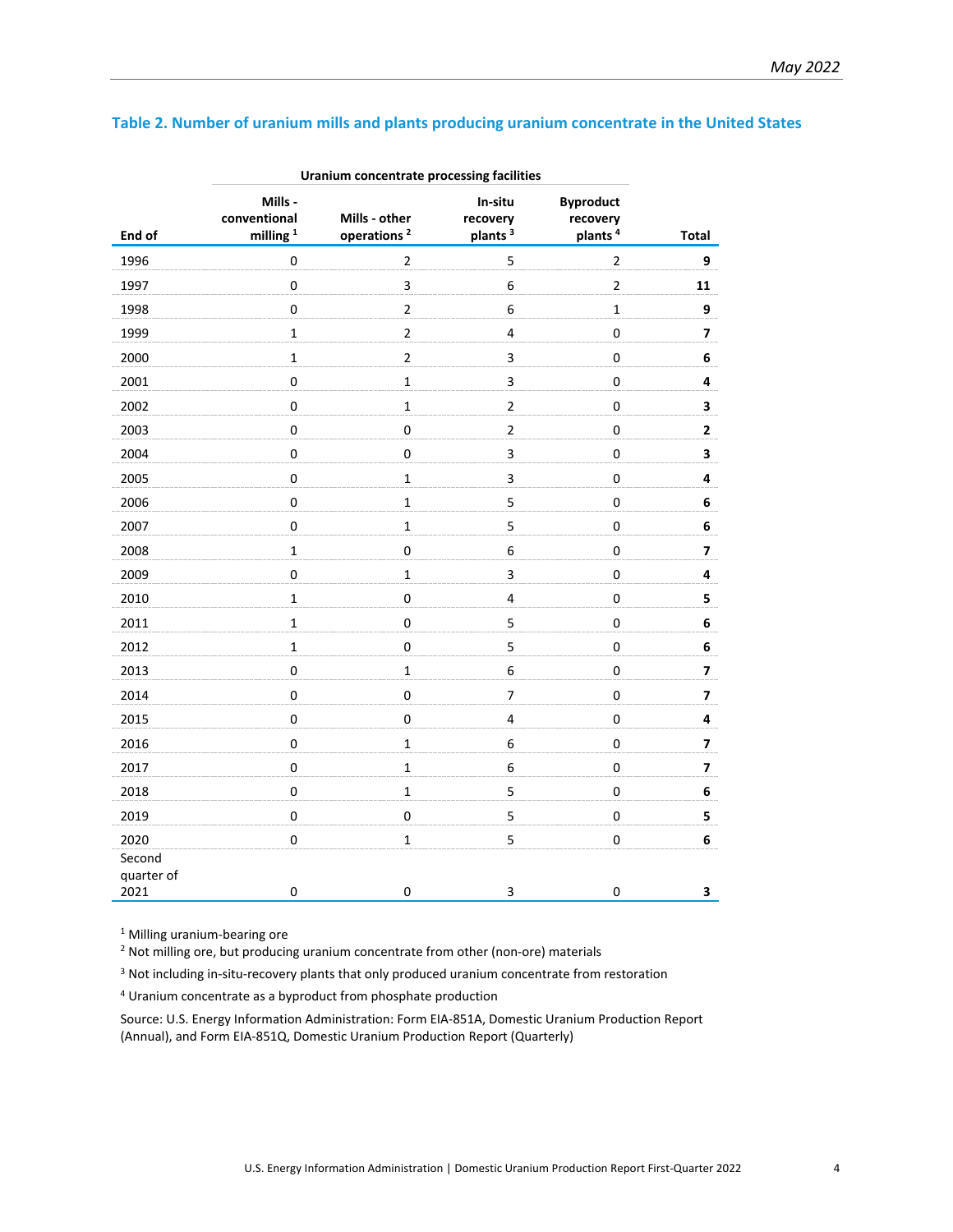|                          | Uranium concentrate processing facilities       |                                          |                                            |                                          |                         |  |  |  |
|--------------------------|-------------------------------------------------|------------------------------------------|--------------------------------------------|------------------------------------------|-------------------------|--|--|--|
| End of                   | Mills -<br>conventional<br>milling <sup>1</sup> | Mills - other<br>operations <sup>2</sup> | In-situ<br>recovery<br>plants <sup>3</sup> | <b>Byproduct</b><br>recovery plants<br>4 | <b>Total</b>            |  |  |  |
| 1996                     | $\pmb{0}$                                       | $\overline{2}$                           | 5                                          | $\mathbf 2$                              | 9                       |  |  |  |
| 1997                     | $\pmb{0}$                                       | 3                                        | 6                                          | $\overline{2}$                           | 11                      |  |  |  |
| 1998                     | $\mathsf 0$                                     | $\mathbf 2$                              | 6                                          | $\mathbf{1}$                             | 9                       |  |  |  |
| 1999                     | $\mathbf 1$                                     | $\overline{c}$                           | $\overline{4}$                             | 0                                        | 7                       |  |  |  |
| 2000                     | $\mathbf 1$                                     | $\mathbf 2$                              | 3                                          | $\mathbf 0$                              | 6                       |  |  |  |
| 2001                     | $\pmb{0}$                                       | $\mathbf 1$                              | 3                                          | $\mathbf 0$                              | 4                       |  |  |  |
| 2002                     | $\pmb{0}$                                       | $\mathbf{1}$                             | $\overline{2}$                             | 0                                        | 3                       |  |  |  |
| 2003                     | $\pmb{0}$                                       | $\pmb{0}$                                | $\overline{2}$                             | $\pmb{0}$                                | $\mathbf{2}$            |  |  |  |
| 2004                     | $\pmb{0}$                                       | $\pmb{0}$                                | 3                                          | $\pmb{0}$                                | 3                       |  |  |  |
| 2005                     | $\pmb{0}$                                       | $\mathbf 1$                              | 3                                          | $\pmb{0}$                                | 4                       |  |  |  |
| 2006                     | $\pmb{0}$                                       | $\mathbf 1$                              | 5                                          | $\pmb{0}$                                | 6                       |  |  |  |
| 2007                     | $\pmb{0}$                                       | $\mathbf{1}$                             | 5                                          | 0                                        | 6                       |  |  |  |
| 2008                     | $\mathbf 1$                                     | $\mathbf 0$                              | 6                                          | $\mathbf 0$                              | $\overline{\mathbf{z}}$ |  |  |  |
| 2009                     | $\pmb{0}$                                       | $\mathbf 1$                              | 3                                          | $\pmb{0}$                                | 4                       |  |  |  |
| 2010                     | $\mathbf 1$                                     | $\mathbf 0$                              | $\overline{\mathbf{4}}$                    | $\mathbf 0$                              | 5                       |  |  |  |
| 2011                     | $\mathbf 1$                                     | $\mathsf 0$                              | 5                                          | $\mathsf 0$                              | 6                       |  |  |  |
| 2012                     | $\mathbf 1$                                     | $\pmb{0}$                                | 5                                          | $\pmb{0}$                                | 6                       |  |  |  |
| 2013                     | $\mathsf 0$                                     | $\mathbf 1$                              | 6                                          | $\mathsf{O}\xspace$                      | $\overline{\mathbf{z}}$ |  |  |  |
| 2014                     | $\pmb{0}$                                       | $\pmb{0}$                                | $\overline{7}$                             | $\pmb{0}$                                | $\overline{\mathbf{z}}$ |  |  |  |
| 2015                     | $\pmb{0}$                                       | $\mathbf 0$                              | $\pmb{4}$                                  | $\mathbf 0$                              | 4                       |  |  |  |
| 2016                     | $\pmb{0}$                                       | $\mathbf 1$                              | 6                                          | $\pmb{0}$                                | 7                       |  |  |  |
| 2017                     | $\pmb{0}$                                       | $\mathbf 1$                              | 6                                          | 0                                        | $\overline{\mathbf{z}}$ |  |  |  |
| 2018                     | $\pmb{0}$                                       | $\mathbf 1$                              | 5                                          | $\pmb{0}$                                | 6                       |  |  |  |
| 2019                     | $\pmb{0}$                                       | $\mathbf 0$                              | 5                                          | 0                                        | 5                       |  |  |  |
| 2020                     | $\pmb{0}$                                       | $\mathbf 1$                              | 5                                          | $\pmb{0}$                                | 6                       |  |  |  |
| 2021                     | $\pmb{0}$                                       | $\mathbf 0$                              | 3                                          | $\pmb{0}$                                | 3                       |  |  |  |
| First quarter<br>of 2022 | 0                                               | $\pmb{0}$                                | 3                                          | 0                                        | 3                       |  |  |  |

**Uranium concentrate processing facilities**

<sup>1</sup> Milling uranium-bearing ore

<sup>2</sup> Not milling ore, but producing uranium concentrate from other (non-ore) materials

<sup>3</sup> Not including in-situ-recovery plants that only produced uranium concentrate from restoration

<sup>4</sup> Uranium concentrate as a byproduct from phosphate production

Source: U.S. Energy Information Administration: Form EIA-851A, Domestic Uranium Production Report (Annual), and Form EIA-851Q, Domestic Uranium Production Report (Quarterly)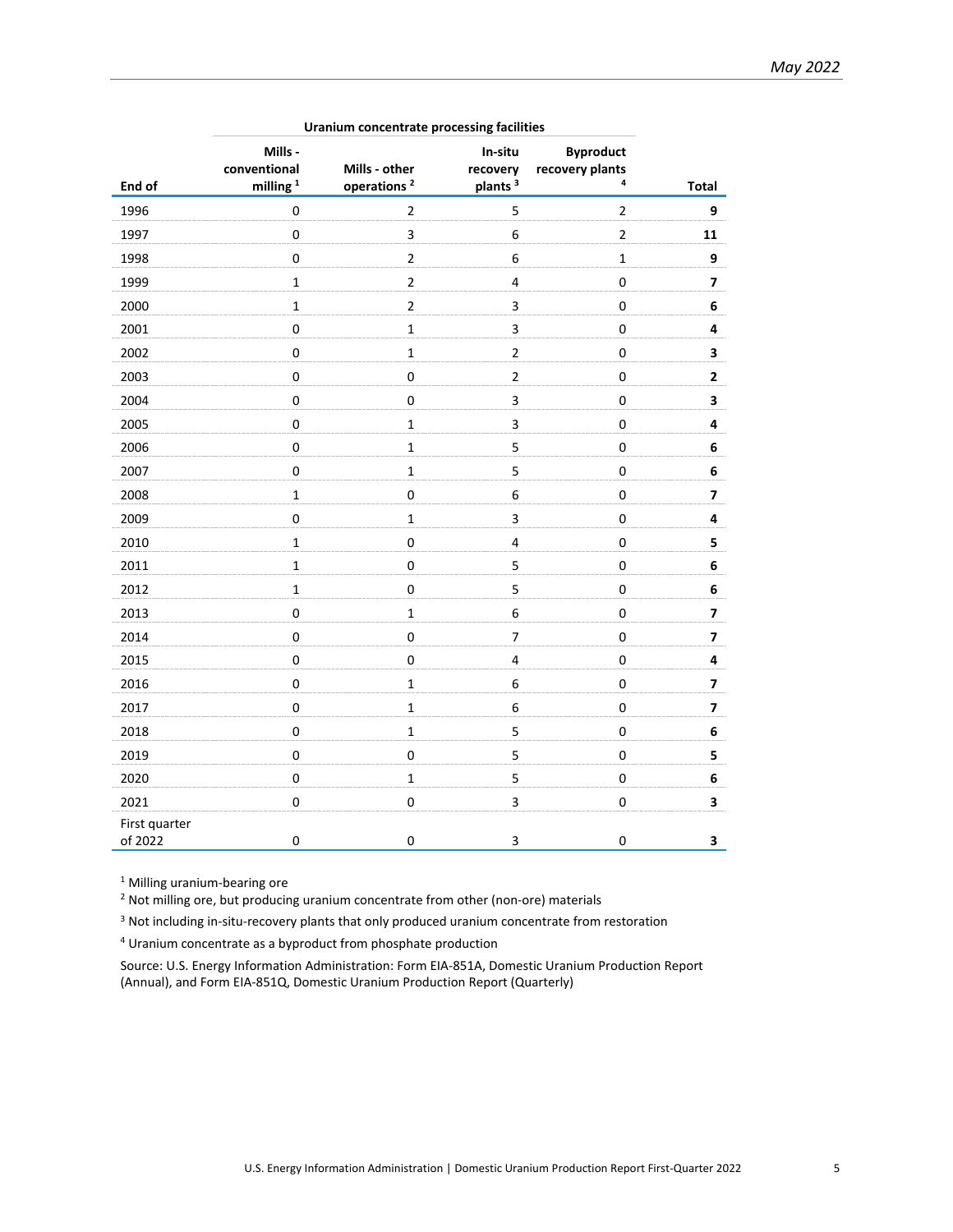|                                                               |                                                   |                                                         | Capacity                             | Operating status at end of |                       |                        |                       |                        |
|---------------------------------------------------------------|---------------------------------------------------|---------------------------------------------------------|--------------------------------------|----------------------------|-----------------------|------------------------|-----------------------|------------------------|
| Owner                                                         | Mill and heap<br>leach <sup>1</sup> facility name | County, state<br>(existing and<br>planned<br>locations) | (short<br>tons of<br>ore per<br>day) | 2021                       | First-guarter<br>2022 | Second-quarter<br>2022 | Third-quarter<br>2022 | Fourth-quarter<br>2022 |
| Anfield Resources Inc.                                        | <b>Shootaring Canyon</b><br>Uranium Mill          | Garfield,<br>Utah                                       | 750                                  | standby                    | standby               |                        |                       |                        |
| <b>EFR White Mesa LLC</b>                                     | White Mesa Mill                                   | San Juan,<br>Utah                                       | 2,000                                | operating                  | standby               |                        |                       |                        |
| <b>Energy Fuels Wyoming</b><br>Inc.                           | Sheep Mountain                                    | Fremont,<br>Wyoming                                     | 725                                  | undeveloped                | undeveloped           |                        |                       |                        |
| Kennecott Uranium<br>Company/Wyoming<br>Coal Resource Company | Sweetwater<br>Uranium Project                     | Sweetwater,<br>Wyoming                                  | 3,000                                | standby                    | standby               |                        |                       |                        |

#### **Table 3. U.S. uranium mills and heap leach facilities by owner, location, capacity, and operating status**

<span id="page-9-0"></span>**Total capacity 6,475**

<sup>1</sup> Heap leach solutions: The separation, or dissolving-out from mined rock, of the soluble uranium constituents by the natural action of percolating a prepared chemical solution through mounded (heaped) rock material. The mounded material usually contains low-grade mineralized material and/or waste rock produced from open pit or underground mines. The solutions are collected after percolation is completed, and the solutions are processed to recover the valued components.

#### - = No data reported

Notes: Capacity for the first-quarter of 2022. An operating status of o*perating* indicates the mill usually was producing uranium concentrate at the end of the period. Source: U.S. Energy Information Administration: Form EIA-851A, Domestic Uranium Production Report (Annual), and Form EIA-851Q, Domestic Uranium Production Report (Quarterly)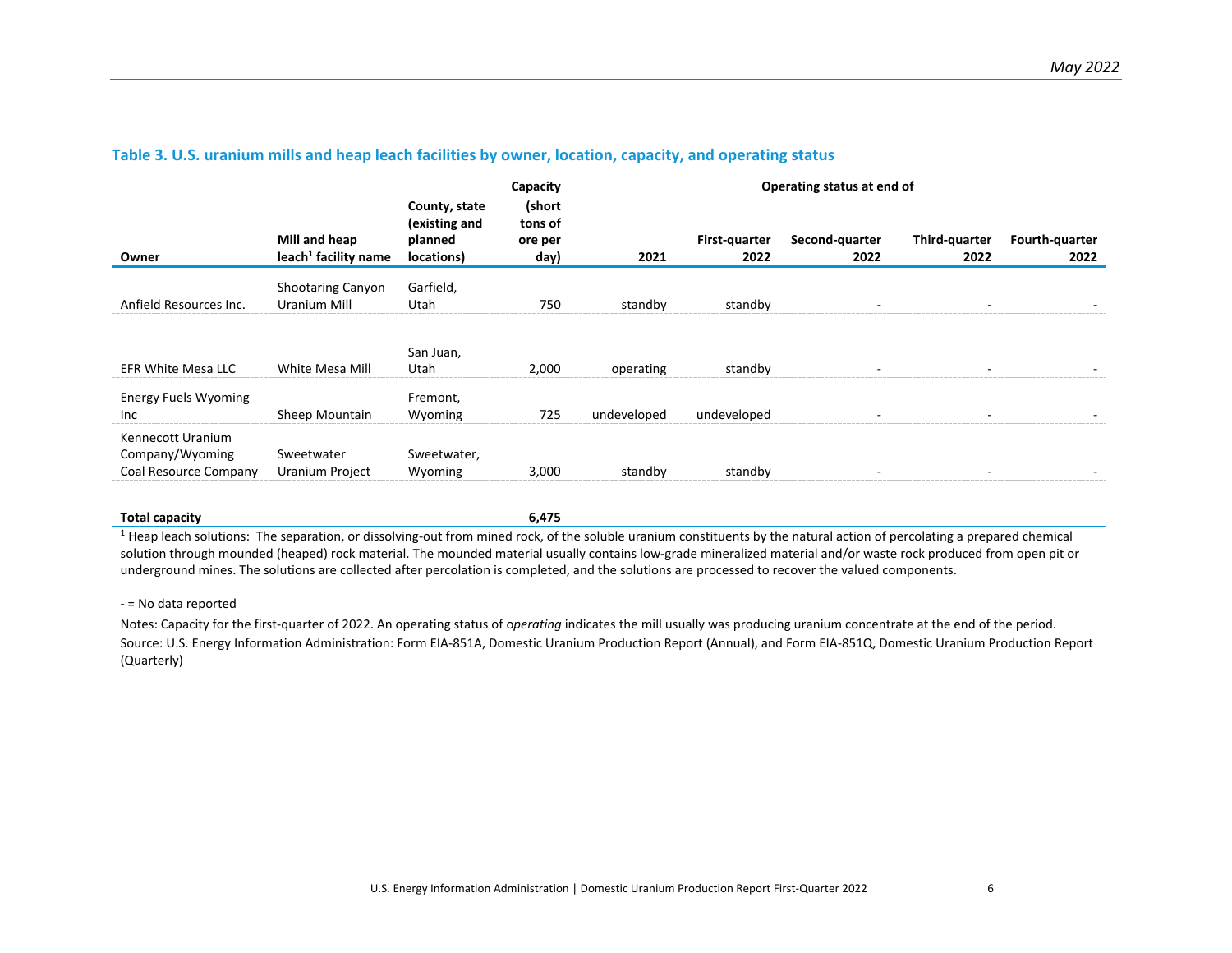| Table 4. U.S. uranium in-situ recovery plants by owner, location, capacity, and operating status |  |  |  |
|--------------------------------------------------------------------------------------------------|--|--|--|
|--------------------------------------------------------------------------------------------------|--|--|--|

<span id="page-10-0"></span>

|                          |                              |                                | Production           | Operating status at end of |               |              |              |              |
|--------------------------|------------------------------|--------------------------------|----------------------|----------------------------|---------------|--------------|--------------|--------------|
|                          |                              | County, state<br>(existing and | capacity<br>(pounds) |                            |               |              |              |              |
| In-situ recovery plant   | In-situ recovery plant       | planned                        | $U_3O_8$ per         |                            | First-quarter | Second-      | Third-       | Fourth-      |
| owner                    | name                         | locations)                     | year)                | 2021                       | 2022          | quarter 2022 | quarter 2022 | quarter 2022 |
|                          |                              |                                |                      |                            |               |              |              |              |
| <b>Uranium Energy</b>    | Reno Creek ISR Uranium       | Campbell,                      |                      | permitted                  | permitted     |              |              |              |
| Corporation              | Project                      | Wyoming                        | 2,000,000            | and licensed               | and licensed  |              |              |              |
|                          |                              | Fall River and                 |                      | permitted                  | permitted     |              |              |              |
| Azarga Uranium Corp      | Dewey Burdock Project        | Custer, South                  | 1,000,000            | and licensed               | and licensed  |              |              |              |
|                          |                              | Dakota                         |                      |                            |               |              |              |              |
| Cameco                   | <b>Crow Butte Operation</b>  | Dawes, Nebraska                | 1,000,000            | standby                    | standby       |              |              |              |
|                          |                              |                                |                      | partially                  | partially     |              |              |              |
|                          |                              | McKinley, New                  |                      | permitted                  | permitted     |              |              |              |
| Hydro Resources, Inc.    | <b>Church Rock</b>           | Mexico                         | 1,000,000            | and licensed               | and licensed  |              |              |              |
|                          |                              |                                |                      | partially                  | partially     |              |              |              |
|                          |                              | McKinley, New                  |                      | permitted                  | permitted     |              |              |              |
| Hydro Resources, Inc.    | Crownpoint                   | Mexico                         | 1,000,000            | and licensed               | and licensed  |              |              |              |
|                          |                              | Sweetwater,                    |                      |                            |               |              |              |              |
| Lost Creek ISR LLC       | Lost Creek Project           | Wyoming                        | 2,000,000            | operating                  | operating     |              |              |              |
|                          |                              |                                |                      |                            |               |              |              |              |
| Mestena Uranium LLC      | Alta Mesa Project            | Brooks, Texas                  | 1,500,000            | standby                    | standby       |              |              |              |
| <b>Pathfinder Mines</b>  |                              | Carbon County,                 |                      | permitted                  | permitted     |              |              |              |
| Corporation              | Pathfinder Shirley Basin     | Wyoming                        | 2,000,000            | and licensed               | and licensed  |              |              |              |
| Power Resources, Inc.    |                              |                                |                      |                            |               |              |              |              |
| doing business as Cameco | Smith Ranch-Highland         | Converse,                      |                      |                            |               |              |              |              |
| Resources                | Operation                    | Wyoming                        | 5,500,000            | operating                  | operating     |              |              |              |
|                          |                              |                                |                      |                            |               |              |              |              |
|                          |                              |                                |                      |                            |               |              |              |              |
| <b>Uranium Energy</b>    | <b>Hobson ISR Processing</b> |                                |                      |                            |               |              |              |              |
| Corporation              | Plant                        | Karnes, Texas                  | 2,000,000            | standby                    | standby       |              |              |              |
|                          |                              |                                |                      |                            |               |              |              |              |
| <b>Uranium Energy</b>    | La Palangana ISR             |                                |                      |                            |               |              |              |              |
| Corporation              | Uranium Project              | Duval, Texas                   | 1,000,000            | standby                    | standby       |              |              |              |
|                          |                              |                                |                      |                            |               |              |              |              |
| Strata Energy Inc        | <b>Ross CPP</b>              | Crook, Wyoming                 | 3,000,000            | standby                    | standby       |              |              |              |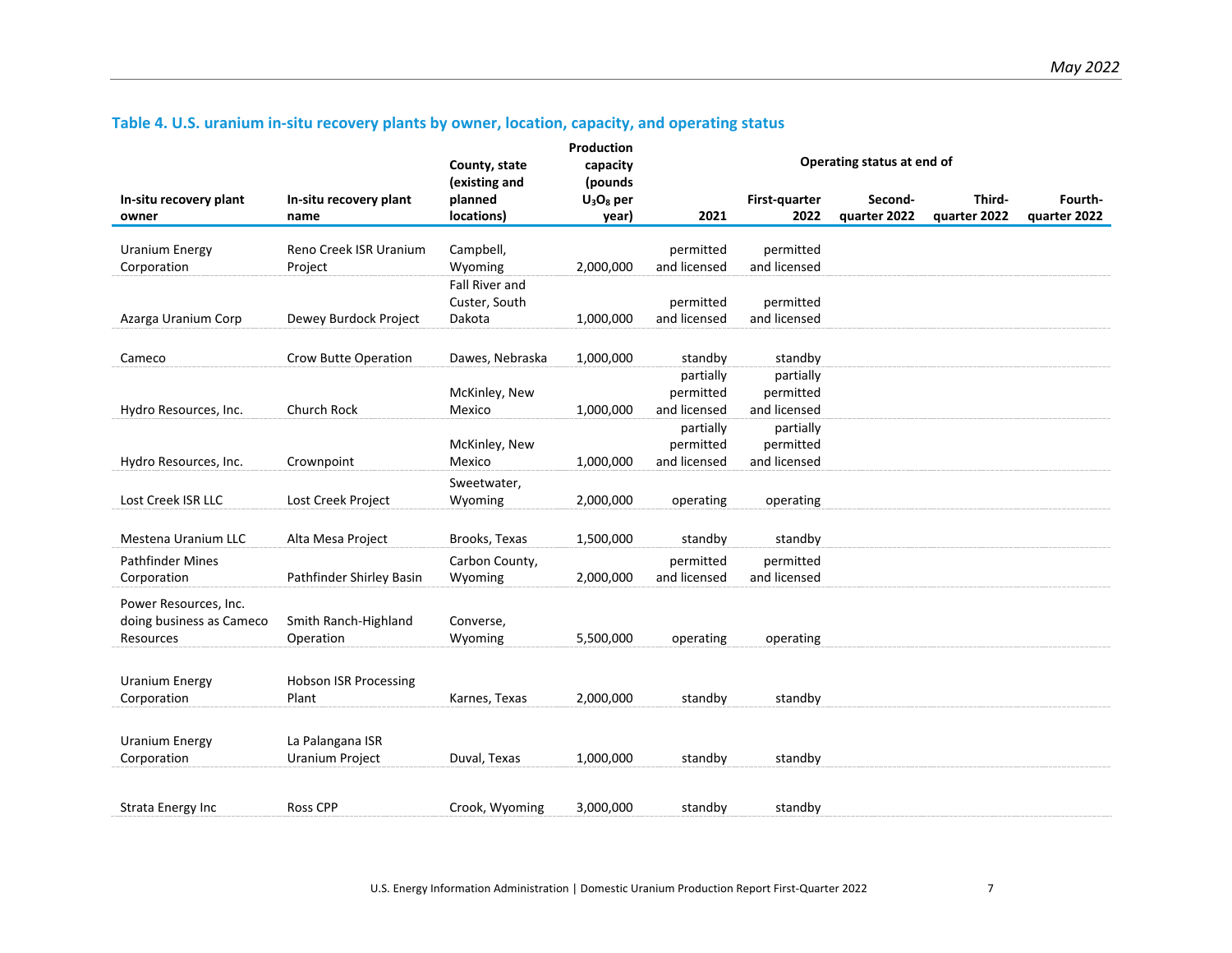### **Table 4. U.S. uranium in-situ-recovery plants by owner, location, capacity, and operating status (cont.)**

|                                                                   |                                                                             |                                     | Production            |                            |                           |                         |                        |                         |
|-------------------------------------------------------------------|-----------------------------------------------------------------------------|-------------------------------------|-----------------------|----------------------------|---------------------------|-------------------------|------------------------|-------------------------|
|                                                                   |                                                                             | County, state<br>(existing and      | capacity<br>(pounds)  | Operating status at end of |                           |                         |                        |                         |
| In-situ recovery plant<br>owner                                   | In-situ recovery plant<br>name                                              | planned<br>locations)               | $U_3O_8$ per<br>year) | 2021                       | First-quarter<br>2022     | Second-<br>quarter 2022 | Third-<br>quarter 2022 | Fourth-<br>quarter 2022 |
| <b>Uranerz Energy</b><br>Corporation (An Energy<br>Fuels company) | Nichols Ranch ISR Project                                                   | Johnson and<br>Campbell,<br>Wyoming | 2,000,000             | standby                    | standby                   |                         |                        |                         |
| URI, Inc. (an enCore<br>Energy company)                           | Vasquez                                                                     | Duval, Texas                        | 1,000,000             | reclamation                | reclamation               |                         |                        |                         |
| URI, Inc. (an enCore<br>Energy company)                           | Kingsville Dome                                                             | Kleberg, Texas                      | 1,000,000             | standby                    | standby                   |                         |                        |                         |
| URI, Inc. (an enCore<br>Energy company)                           | Rosita                                                                      | Duval, Texas                        | 1,000,000             | standby                    | standby                   |                         |                        |                         |
| <b>Uranium Energy</b><br>Corporation                              | <b>Burke Hollow ISR</b><br><b>Uranium Project</b>                           | Bee County,<br>Texas                | 1,000,000             | permitted<br>and licensed  | permitted<br>and licensed |                         |                        |                         |
| Uranium Energy<br>Corporation                                     | <b>Goliad ISR Uranium</b><br>Project                                        | Goliad, Texas                       | 1,000,000             | permitted<br>and licensed  | permitted<br>and licensed |                         |                        |                         |
| <b>Uranium Energy</b><br>Corporation                              | Jab and Antelope                                                            | Sweetwater,<br>Wyoming              | 2,000,000             | developing                 | developing                |                         |                        |                         |
| <b>Uranium Energy</b><br>Corporation                              | Moore Ranch                                                                 | Campbell,<br>Wyoming                | 3,000,000             | permitted<br>and licensed  | permitted<br>and licensed |                         |                        |                         |
| <b>Uranium Energy</b><br>Corporation                              | <b>Willow Creek Project</b><br>(Ludeman, Christensen<br>Ranch and Irigaray) | Campbell and<br>Johnson,<br>Wyoming | 1,300,000             | standby                    | standby                   |                         |                        |                         |
| <b>Total production capacity</b>                                  |                                                                             |                                     | 36,300,000            |                            |                           |                         |                        |                         |

Notes: Production capacity for the first-quarter of 2022. An operating status of o*perating* indicates the in-situ recovery plant usually was producing uranium concentrate at the end of the period. Hobson ISR Plant processed uranium concentrate that came from La Palangana. Hobson and La Palangana are part of the same project. ISR stands for in-situ recovery. Ludeman, Christensen Ranch and Irigaray are part of the Willow Creek Project. Uranerz Energy has a tolling arrangement with Cameco Resources. Uranium is first processed at the Nichols Ranch plant and then transported to the Smith Ranch-Highland Operation plant for final processing into uranium concentrate. CPP stands for *central processing plant*.

Source: U.S. Energy Information Administration: Form EIA-851A, Domestic Uranium Production Report (Annual), and Form EIA-851Q, Domestic Uranium Production Report (Quarterly)